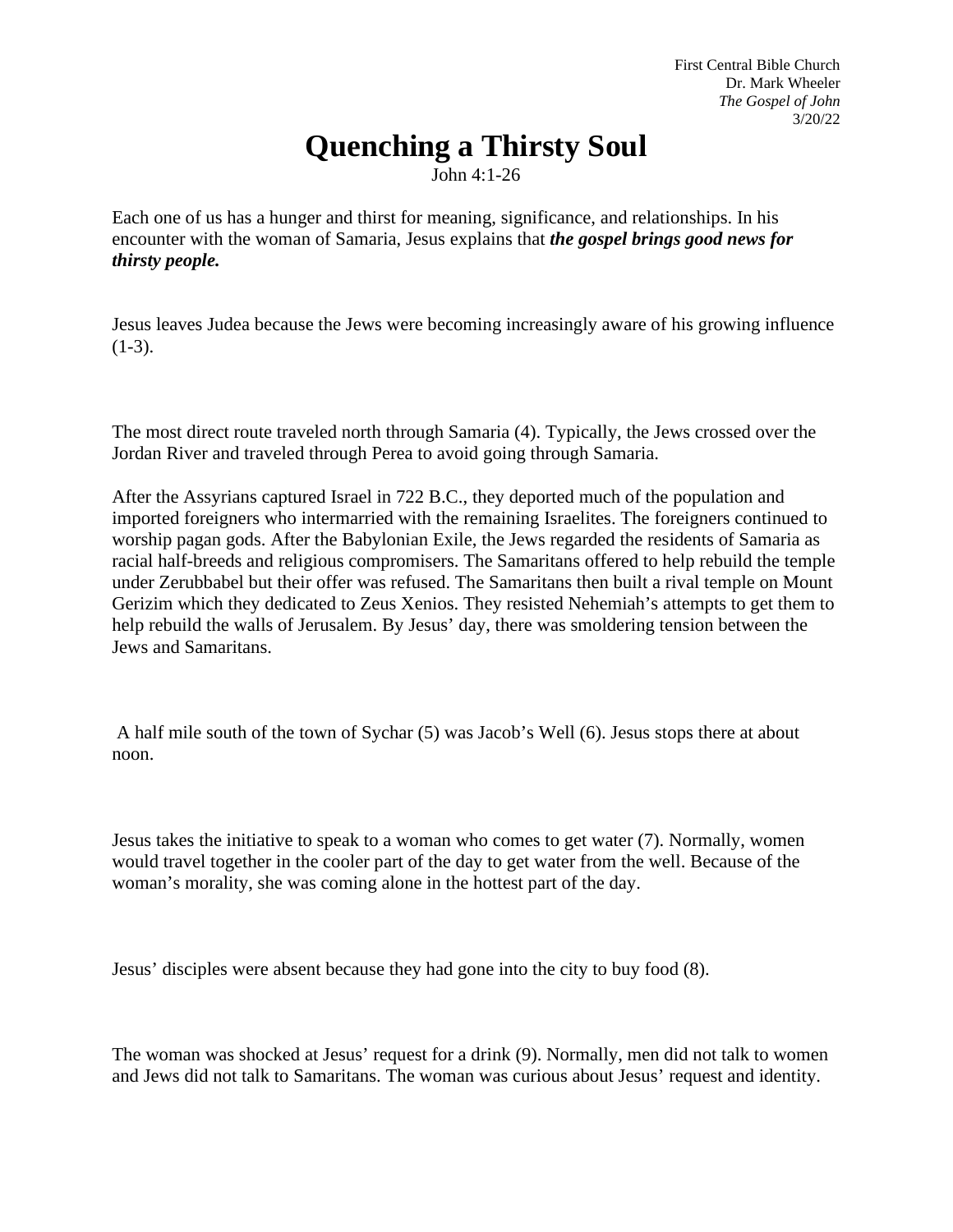Jesus ignores the woman's implied insult (10). He picks up on both subjects the woman was curious about. Jesus started where the woman was and captured her curiosity by implying he could give her something more valuable.

The woman was curious about the gift and Jesus' identity (11-12). Her question expected a negative answer.

Jesus was not talking about literal water but rather about a spiritual source of refreshment and fulfillment that satisfied completely (13-14).

The woman did not understand because she was still focused on her physical need (15).

Since Jesus was going to give her something valuable, he suggested her husband should be present (16).

Since the woman wanted Jesus' gift, she admitted she had no husband (17-18). After so many tries, she had apparently given up on marriage. Instead of giving her the gift, Jesus gave her a shocking revelation.

The woman tried to change the subject to religion and politics (19-20). She acknowledged Jesus must be a prophet. She wanted to know where the proper place was to worship. Mount Gerizim was where Abraham was reputed to have offered Isaac on the altar.

Jesus avoided the distraction (21) and focused on the real issue that things were about to change.

The Samaritans worshipped a God they didn't really know (22) because they only accepted a portion of the Old Testament, namely just the Pentateuch.

When Jesus died (23-24), the old way of worship would end. Rather than follow rules and rituals, true worshippers are those who worship God in spirit and in truth.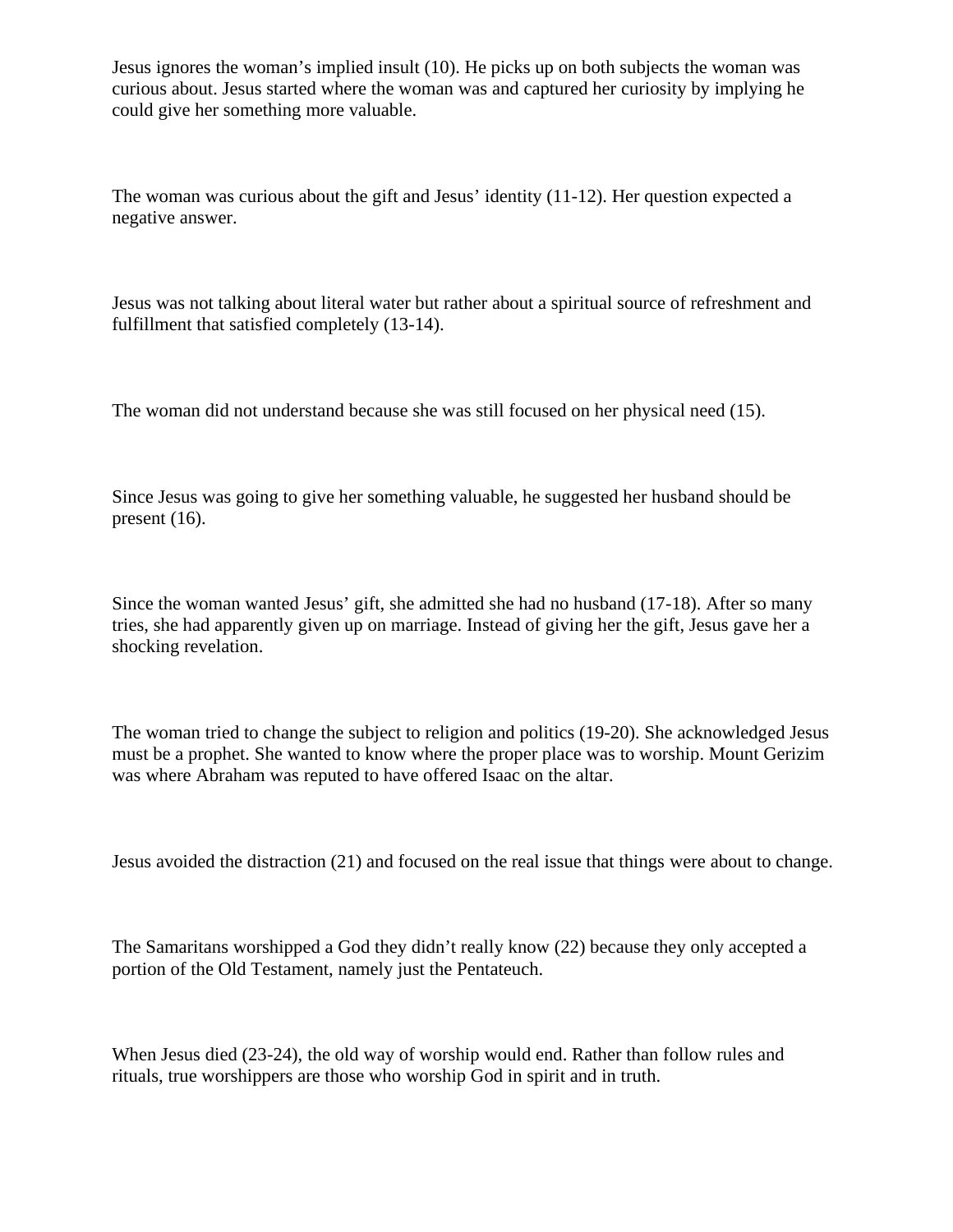While the woman did not understand everything Jesus was saying, she did believe that Messiah was coming (25) and would reveal divine mysteries.

Since the woman was prepared to welcome the Messiah, Jesus revealed himself to her (26).

| <b>Seeker</b>                         | Nicodemus the Pharisee                                        | The woman at the well                                     |
|---------------------------------------|---------------------------------------------------------------|-----------------------------------------------------------|
| <b>Scripture</b>                      | John 3                                                        | John 4                                                    |
| <b>Gender</b>                         | Male                                                          | Female                                                    |
| <b>Ethnicity</b>                      | Jew                                                           | Samaritan                                                 |
| <b>Reputation</b>                     | Impeccable                                                    | Immoral                                                   |
| Offer of<br><b>Salvation</b>          | <b>Second Birth</b>                                           | Living Water                                              |
| <b>Barrier</b> to<br><b>Salvation</b> | Pride                                                         | Past                                                      |
| <b>Lesson for Us</b>                  | We can never be spiritual enough to<br>erase our need for Him | We can never be sinful enough to<br>erase His love for us |

**The Tale of Two Seekers**

Walk Thru the Bible Ministries, NTLive